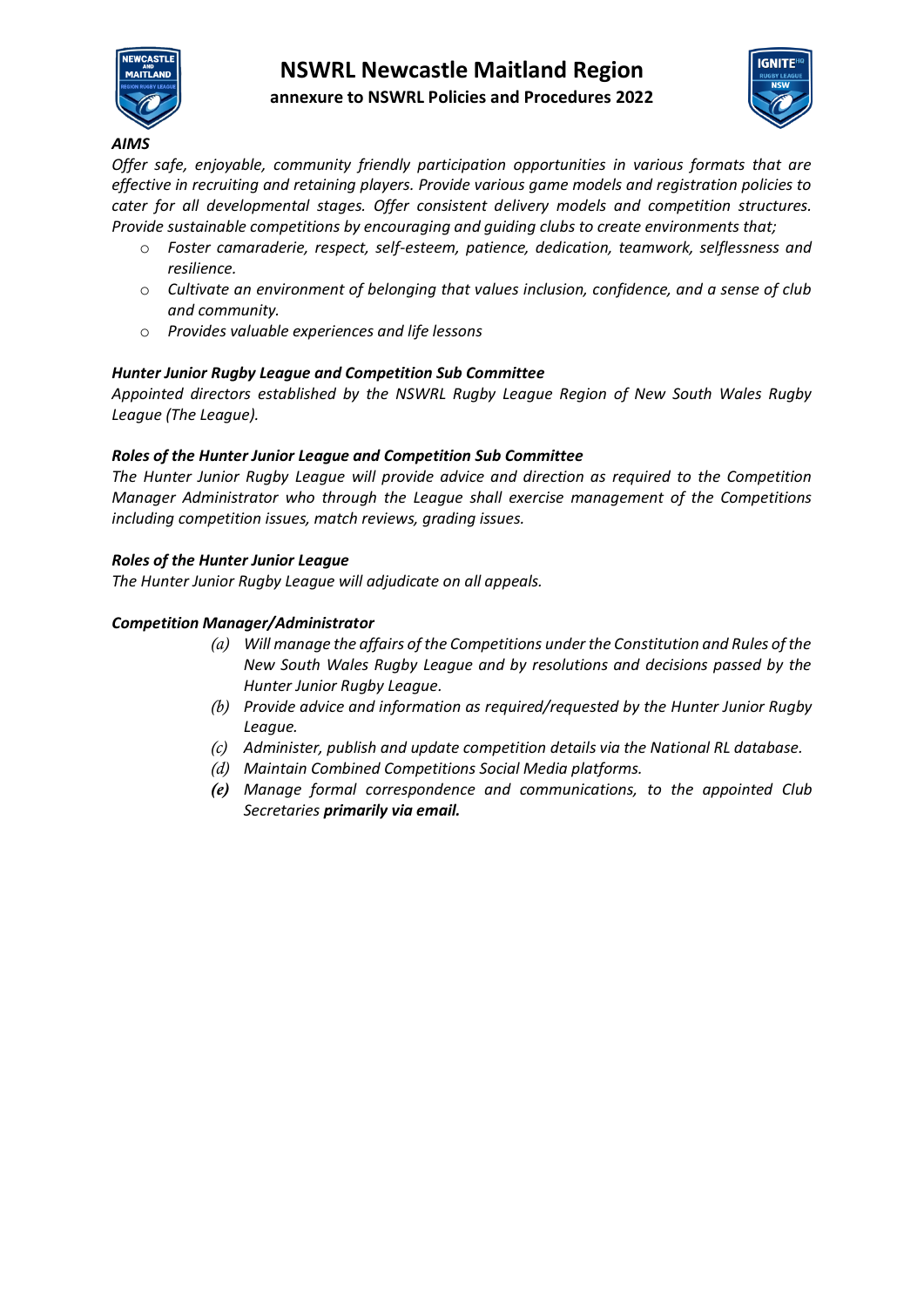



## *NSWRL POLICIES AND PROCEDURES MANUAL - Further to 2:2 Player Transfer Policy*

- *This policy WILL apply to the movement of: Players transferring into a team participating in a competition aged U18*
- *Representative Player means a Player who has played Representative Football at any time within the last 2 active Representative Seasons for the relevant Competition.*
- *Development Player means a Player who has been selected in a Development squad at any time within the last active Development Season for the relevant Competition.*
- *In competitive football age groups, where the Player has been registered in a Division 1 team or a team in a higher age group within any NSWRL Competition (this includes competitions with only one Division) and where the Club which the Player intends Registering to play for qualified/s for the Division 1 in that players current or correct age group at any time within the previous 2 active and current season.*
- *A player applying to transfer to a Club participating in the MNH/HVC Competitions shall require approval from the Club and relevant Competition Administration from which the*  player is transferring. It is the responsibility of the club -to which the transfer is requested, to *advise the applicant of fundamental requirements in changing Clubs. As a minimum on receiving a transfer request, the accepting Club representative is to contact the exiting Club representative to obtain approval for the transfer prior to acceptance. Once agreed upon information is to be entered as a notation on the clearance path. I.e.; 12th January confirmed with Bulga JRL that transfer approval is granted. Any transfer request without the relevant notation will not be actioned as approved. Crossing Associations/Clubs from Hunter Junior Rugby League, Central Coast and Group 21 Leagues at a minimum the application is to include a mminimum of Two (2) forms of legal documentation confirming place of residency e.g. Utility bill, rates notice, rental agreement etc. Documentation that may altered "over the counter" i.e. Driver's License will not be accepted.*
- *Players selected in either NSW Harold Matthews, SG Ball, Lisa Fiola, Tarsha Gale, or Regional Andrew Johns and Laurie Daley Cup are to register and remain with the Club and Association they played for in the previous season.*
- *A player having an approved transfer for the season, may only play for the participants correct age division within that season.*

#### *Further to 2.19 Playing a Player Above Their Natural Age Group (Playing Up) Further to the Age Policy Rule*

*Note: For Women's Tackle (WT) the definition of every second age group is Under 13s 12/13, Under 15s 14/15, Under 17s 16/17, and Under 18s 17/18.*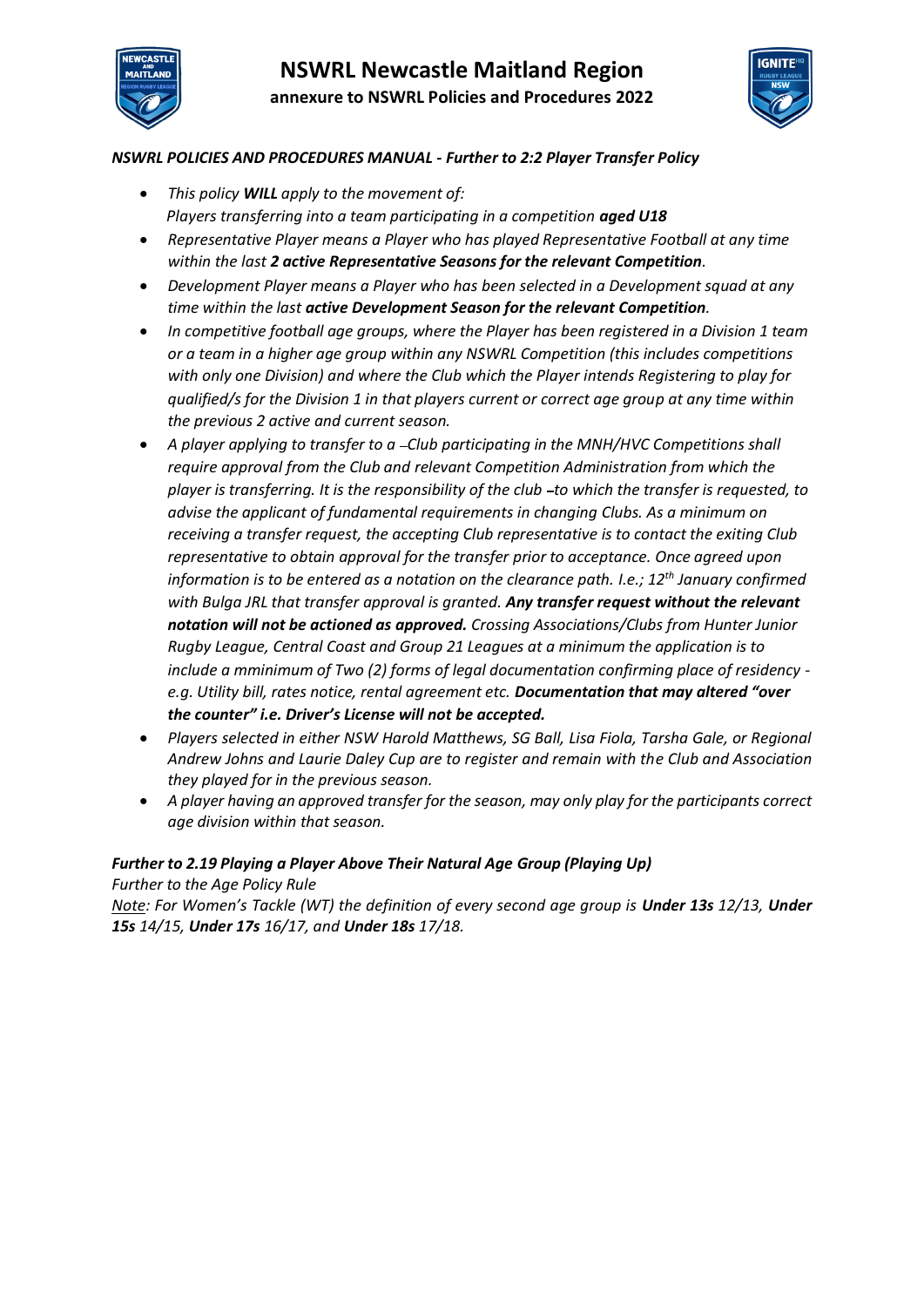



## *Playing in a Higher Grade HVC*

*Players who have been granted approval to play in a higher age group/division, other than those granted seasonal dispensation, may play up for a maximum of four games only after which they must apply to, and gain written approval from the Competition Committee for a regrade prior to participating in a 5th match.* 

*(a) Requests for a regrade must be submitted by 5pm on the Wednesday prior to the day of the match.*

*(b) In extenuating circumstances, the Competition Administrator may grant late submissions if the circumstances occurred after (a) and must be exigent in nature.*

*(c) Players from a lower grade or age group approved to play up, other than those granted seasonal dispensation, must not take the field before a healthy player of the original team and cannot enjoy more game time than a player of the original team.*

*(d) Players not complying with the above shall be deemed to have participated unqualified.*

## *Further to 4.30 Teams Not Ready at Kick Off*

*Any team not prepared to commence a match within 30 minutes of the time directed shall be deemed to have forfeited, unless satisfactory reasons for the delay are given to the League Manager Administrator.*

## *Further to 3.8 Finals Eligibility*

*Players may play in one (1) Finals Series only and it is to be where they played the majority of matches in the premiership series. Request(s) for dispensation to the rule may be applied for in writing to the Competition Administratio[n newcastlemaitlandregion@nswrl.com.au](mailto:newcastlemaitlandregion@nswrl.com.au) no later than 5pm Wednesday prior to the match. Once reviewed the decision and advice will be sent directly to both the applicant Club and opposition Club.*

- *a) To be eligible to participate in play-offs, semi-finals, finals and grand finals, a player must have played at least three 3 competition matches with that team.*
- *b) In the case of a player not being able to play the required three 3 matches due to injury sustained during the season, upon investigation of medical history by the Competition Committee, such player may be permitted to take part in a play-off, semi-final, final or grand final.* 
	- *i. A doctor's certificate must be available covering the time the player was unable to play.*
	- *ii. The certificate must be received by the Competition Manager Administrator no later than 5:00pm on the Wednesday prior to the last competition match.*
- *c) Team Managers are expected to make themselves aware of player availability well prior to the semi-finals and take the necessary action to ensure all players are qualified.*
- *d) Any team that forfeits in the final three (3) rounds of the Premiership season and are final series contenders will need to show cause to the Competition Committee as to why they should not be disqualified from the final series.*

## *Number of Players on the Field 10 – 12s MNH REPLACEMENTS 6 – 12 YEARS*

| $i.$ Under $6s - 7s$ : | $(4)$ four |
|------------------------|------------|
| ii. Under 8s – 9s:     | $(4)$ four |
| iii. Under 10s – 11s:  | $(5)$ five |
| iv. Under 12s:         | (6) six    |